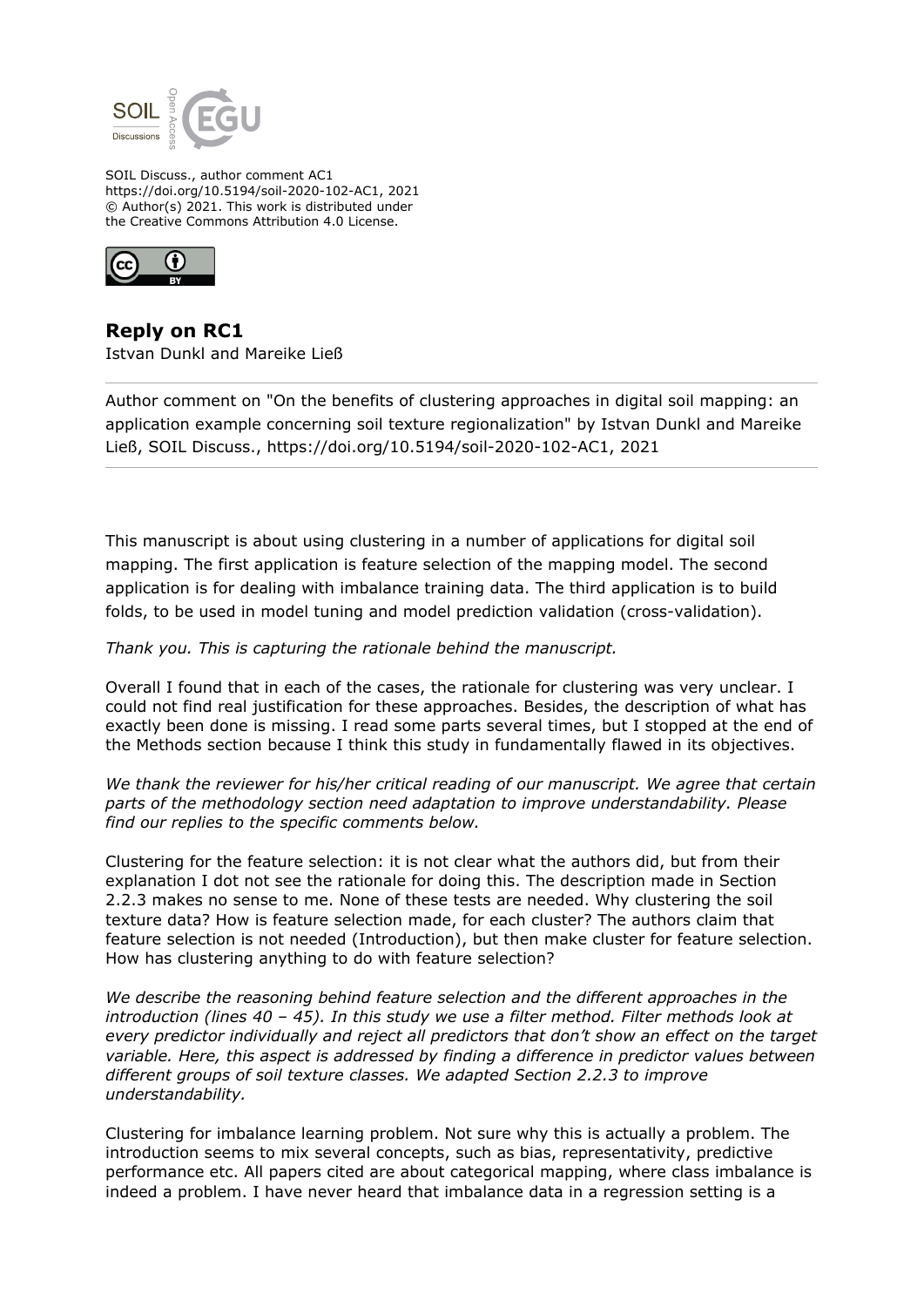problem. How is imbalance defined in a regression perspective, where classes do not exist? Is a cluster a class? The authors in Section 2.2.4 discuss about strata, not clusters, the two are different.

*In digital soil mapping we use machine learning to extract knowledge on spatial soil distribution from data. In fact we build a model reflecting the functional relationship between soil characteristics and the soil forming factors. The model is then applied to extrapolate from the data to the landscape and generate a raster of continuous soil variation. However, this is only justified, if the dataset is representative of the landscape's spatial variability. This is why we use statistical sampling approaches to collect soil data in the first place. But, ready-available legacy soil data often does not comply with this request. Still, we may use statistical sampling approaches for resampling from the data to improve the areal representativeness as suggested in Ließ (2015). We agree that the use of the term "imbalanced learning" is misleading in this context and adapted the manuscript accordingly.*

Clustering for building robust models. I would argue that the approach used by the authors is not correct. I have seen papers dealing with building geographical strata to define the CV folds, but the authors used the response variable for this. It does not make sense to me. The risk with building clusters on the training data is that large part of the feature space covered by the data within the cluster will be missing to the model when the model is fitted, so that there is a serious risk of extrapolation when predicting in that fold. Random k-fold is preferred for this, because each fold with contain values that are likely to be different.

*The reviewer is referring to our cross-validation approach described in lines 179 – 182. Stratified cross-validation on behalf of the response variable is common practice in machine learning. In this particular case we use a cluster analysis to generate the strata of the response variable which are then randomly sampled to generate the folds for crossvalidation. In detail: We created 5 equally sized clusters based on the target variables. However, we did not use these clusters as folds, but used them for a stratified sampling approach to create balanced folds with an equal number of samples from every cluster in each fold. We will adapt this text section to improve its understandability and add some references on stratified cross-validation.*

In addition, the authors are constantly mixing the terms between clusters and strata. They are different terms with different meaning.

*In fact, we use the cluster analysis for stratification: We generate strata for stratified crossvalidation and we generate landscape strata for stratified random sampling. We will adapt the respective text sections to improve understandability.*

This manuscript is about clustering, but the clustering is poorly described and often not done in the correct way. For example, the correlation among variables is not accounted for.

*Correlation is only an issue for CA-2, but not for CA-1 and CA-3. For CA-2, the correlation between predictors was taken into account by transforming the data with the FAMD (lines 159 – 178).*

Another example is the number of clusters is determined from a sample of only 2,000 points. Even if it is repeated, this is simply not sufficient for determining the optimal number of clusters.

*We have also tested the use of larger samples to determine the number of clusters. However, this resulted in the same number of clusters. In fact, our analysis has shown*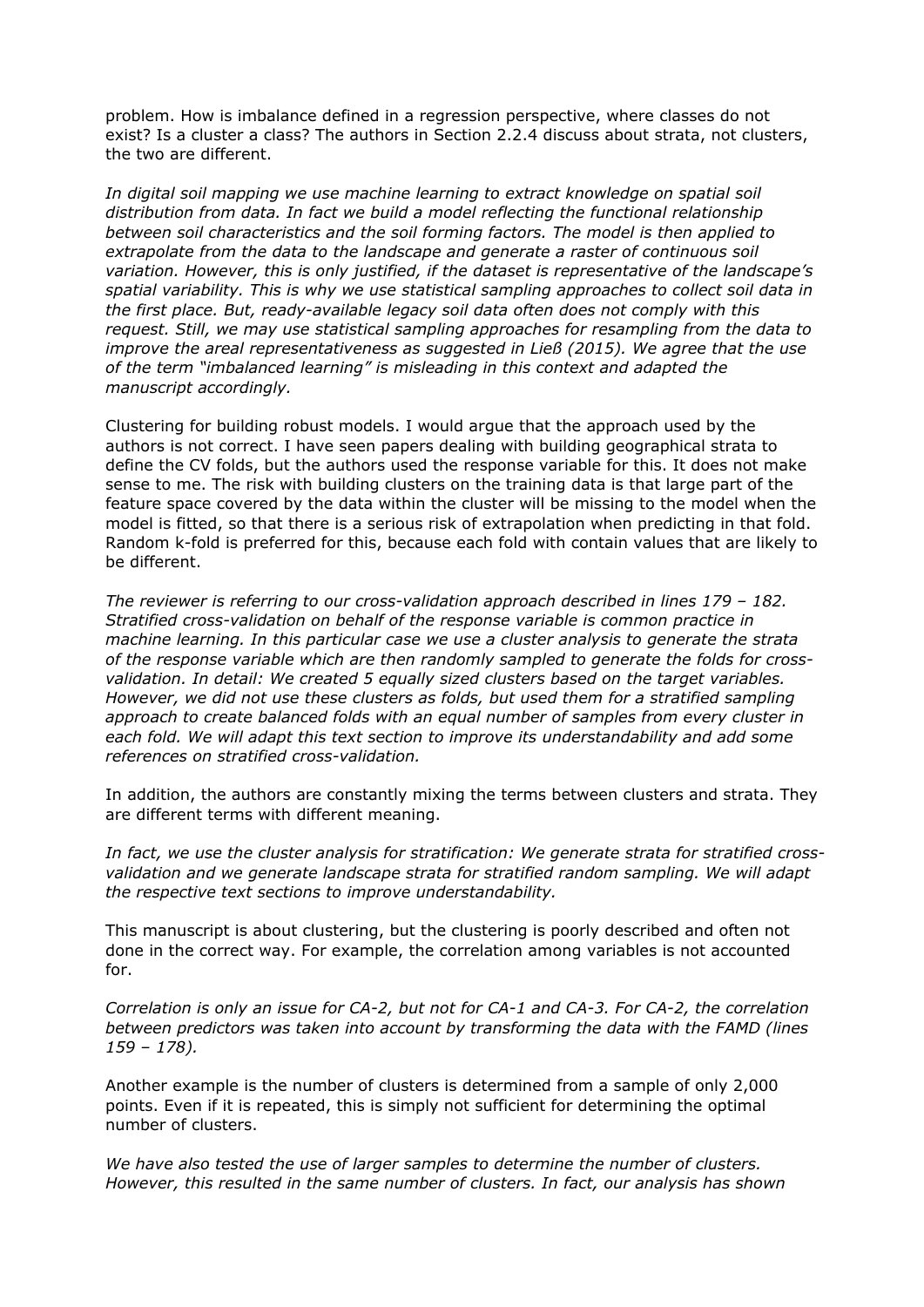*that a sample size of 2,000 was sufficient to produce a stable outcome when the approach was repeated. We added this information to the respective text section.*

Other comments on Introduction and Methods.

Line 32: Do the authors mean linear regression? The other models cited after are also models for regression, (e.g. RF).

*Yes, the reviewer is right. We changed regression model to "multiple linear regression".*

Line 37: citation to Blanco et al. (2018) does not really support the claim of this sentence, look at review papers.

*We agree and removed all single-study references.*

Line 37: citation to Møller et al. (2019) does not really support the claim of this sentence, look at review papers.

*We replaced Møller et al. (2019).*

Lines 39-40: this is a very wrong statement. RF is of course prone to overfitting, like all regression models. It has been well described in the literature. For a recent example, see Makungwe et al. (2021): https://doi.org/10.1016/j.geoderma.2021.115079, but there are many more.

*We agree that the original statement is controversial. We have adapted the text accordingly.*

Further, how does overfitting relate to the presence of outliers or "parameters". What do you mean by parameters?

*We have adapted the text section to improve understandability.*

Lines 41-45: I do not understand this part. Feature selection do not reduce the noise cause by uninformative predictors. Feature selection would also not omit predictors of importance because these would damage the prediction accuracy, which machine learning models are concerned with.

*The reviewer has pointed out a problematic statement in our manuscript, and we removed that section.*

Lines 51-52: Already mentioned at L. 48-49.

*We removed the repetition.*

Lines 51-53: So in one sentence the problem is the bias and in the next one the problem is the prediction performance of the model. I think the problem is that with oversampling (clustered) data, we might be overoptimistic about the predictive performance of the model. It has nothing to do with getting biased estimates of the property.

*The aspects the reviewer is referring are embedded in the following text section (lines 49 – 60):*

*"Because soil forming factors operate on different scales, it is important that the spatial distribution of the data is suitable to capture the large- and small-scale variation of soil. Moreover, a bias could be added to the prediction if samples from certain parts of the*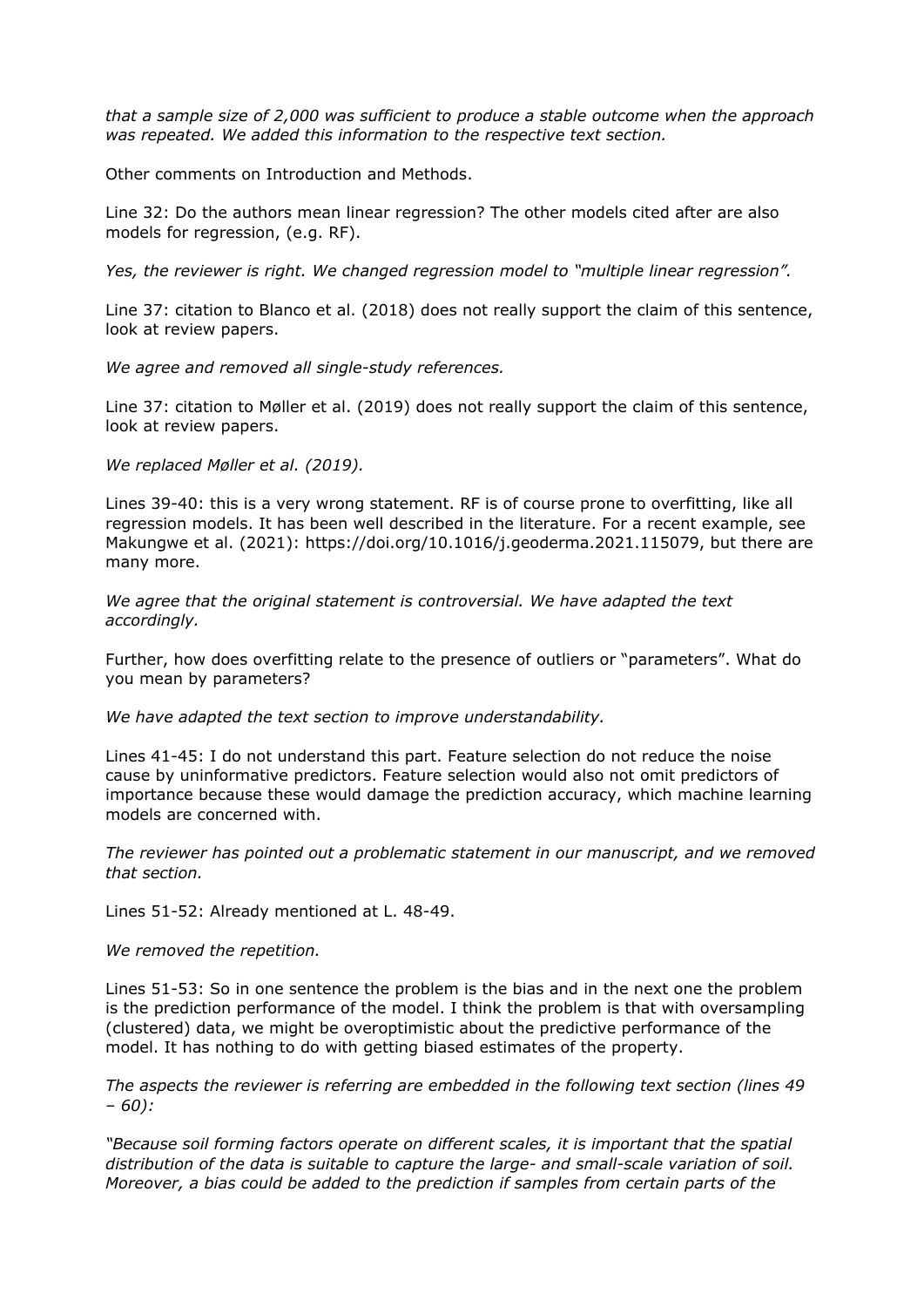*landscape are over- or under-represented in the data. This would lead to an imbalanced learning problem and compromise the predictive performance of the models (He and Garcia, 2008). In order to construct a model that can effectively predict throughout the landscape, it is important to have a statistically representative sample of training and validation data that allows for the generalisation from the data to the spatial landscape context (Ließ, 2020). The most common approaches in dealing with this issue involve (a) creating a more balanced training set by sampling from the entirety of observations, and (b) cost sensitive learning frameworks, in which the learning algorithm penalizes the prediction error of underrepresented samples (He and Garcia, 2008). Many DSM applications tackle the problem of data imbalance with the subsampling approach (Moran and Bui, 2002; Subburayalu and Slater, 2013; Heung et al., 2016; Sharififar et al., 2019). This can be achieved by stratifying the study area into homogeneous sections, and drawing a certain number of samples from each of these strata."*

*As explained in our reply above, we agree that the reference to "imbalanced learning" is misleading in this context and removed the corresponding sentence. We are aware of the possibility to overfit a model by extensive oversampling: On the one hand, we apply a nested cross-validation approach to avoid overfitting on model training and tuning. On the other hand, the oversampling and other sampling approaches (Figure 3) were only applied to the respective training sets as indicated in Figure 4 and described in lines 214-216. This means it does not affect model evaluation and we are not overoptimistic of the predictive model performance.*

Lines 53-55: very unclear what the link between the two sentences is.

*We are rewriting the passage to allow for a better link of the arguments.*

Lines 58-59: to this point I still have no good justification to why the problem of having an imbalanced data is a problem for regression. All the cited papers at L. 58-59 are for classification!

*We use resampling to improve areal representativeness as specified above. As resampling is often used to address the imbalanced learning problem in classification tasks we cite the respective literature. However, we agree that we need to emphasize the difference between the two purposes. We, therefore, refrain from using the term "imbalanced learning problem" for our approach and adapted the manuscript accordingly.*

Lines 61-63: What does it mean model robustness? The cross validation is only here to estimate error needed to estimate the validation statistics, but the "model robustness" is not evaluated. What does this sentence mean: "the outcome can still be compromised by an uneven distribution of classes between the data subsets", I do not think this paper is about classes?

*We applied a nested cross-validation approach. Cross-validation was not only used for model evaluation (outer cross-validation cycle) but also for model tuning (inner crossvalidation cycle). In using cross-validation for model tuning we generate robust models. We have rewritten the text section to improve undertsandability.*

Line 65: the authors should systematically differentiate between dependent and independent values. Do they do the clustering on the independent or independent variables? It makes a lot of difference, but both options are possible.

*In this study we have performed three different clustering applications, two on dependent and one on independent variables. The details of the individual clustering applications are described in section 2.2.2.*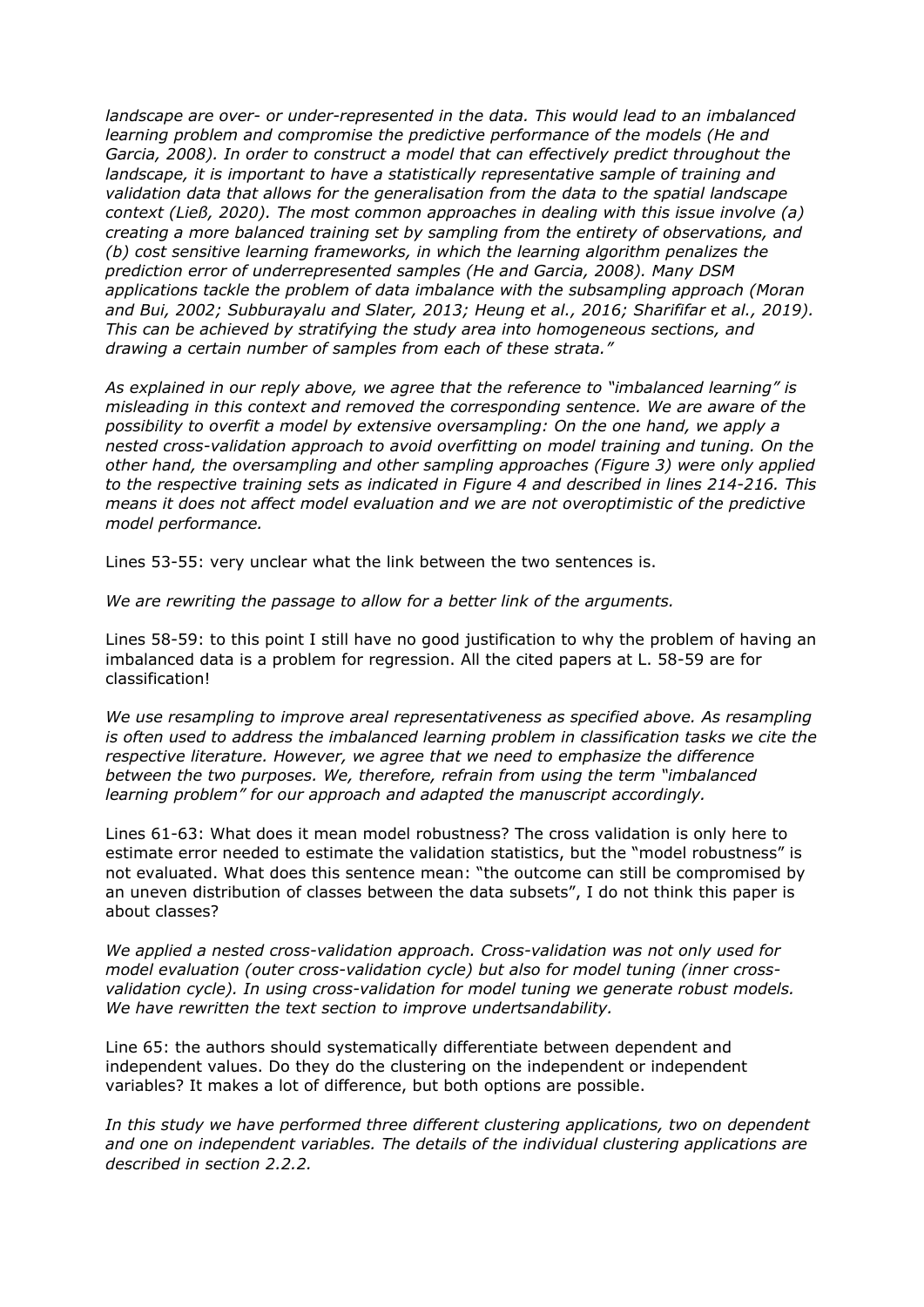Lines 94-96: Removing a soil sample from the modelling because the sand content is too high is not a good reason. This is clearly not an outlier.

*The sample we are referring to is located in a small scale geological anomaly and is surrounded by otherwise silty soils. The correct prediction of the sample could only be based on the geologic unit, however it is the only sample in that class of geologic unit. The modeling set up as we use it could not possibly predict the soil texture at that location because (a) we need >2 samples for training and testing, and (b) the minimum node size of our random forest model is set to 5. This means that inferring soil texture from this specific geologic unit could only take place if more than 5 samples are available. However, keeping the sample in the model building process would come at a high cost, because the model couldn't make the necessary distinction to neighboring samples and would therefore strongly deteriorate the model performance in the proximity of this sample. We do agree though that the term outlier is misleading in this context and rewrote the section.*

Lines 97-99: a clustering was done on what? On the predictors or the values of the soil properties? It should be systematically written.

*We recognize that the description of the clustering approach was difficult to follow and clarified this in the methods section.*

Lines 130-131: this is not an accurate description of what random forest is. Also, RF is based on RT, but the authors do not mention the differences.

*The description of RF is in lines 130 – 150. The difference between RF and RT is 137 – 144. However, we adapted the text section to clarify the differences between the two algorithms.*

Line 134: rectangular region of the predictor space?

*Although the phrase is frequently used in the literature, we see that it is easy to misunderstand here. Instead we changed the text to use the term "abrupt changes with predictor thresholds".*

Line 135: I would argue this is not correct. Of course RT are sensitive to the training data, because it is a data-driven model. The text should really be made more precise.

*We agree with the reviewer that our description was not clear. We rewrote the section to leave out the shortcoming of RT and emphasize the difference between RF and RT instead.*

Line 138: bootstrap sample of the data: training data or predictors?

*A more detailed description of the bagging procedure was added to the text to clarify it.*

Line 142: the authors should be consistent in the writing: feature, but at other places I see variable, covariate, predictor, predictor variable, predictor data.

*We thank the reviewer for this remark and recognize the possible confusion in using multiple terms. The whole manuscript was reviewed in this regard to minimize the number of different terms.*

Lines 159-160: what are these traits?

*The difficulties in the data structure are described in the section following line 161. We recognize that the transition was difficult to follow and adapted the text accordingly.*